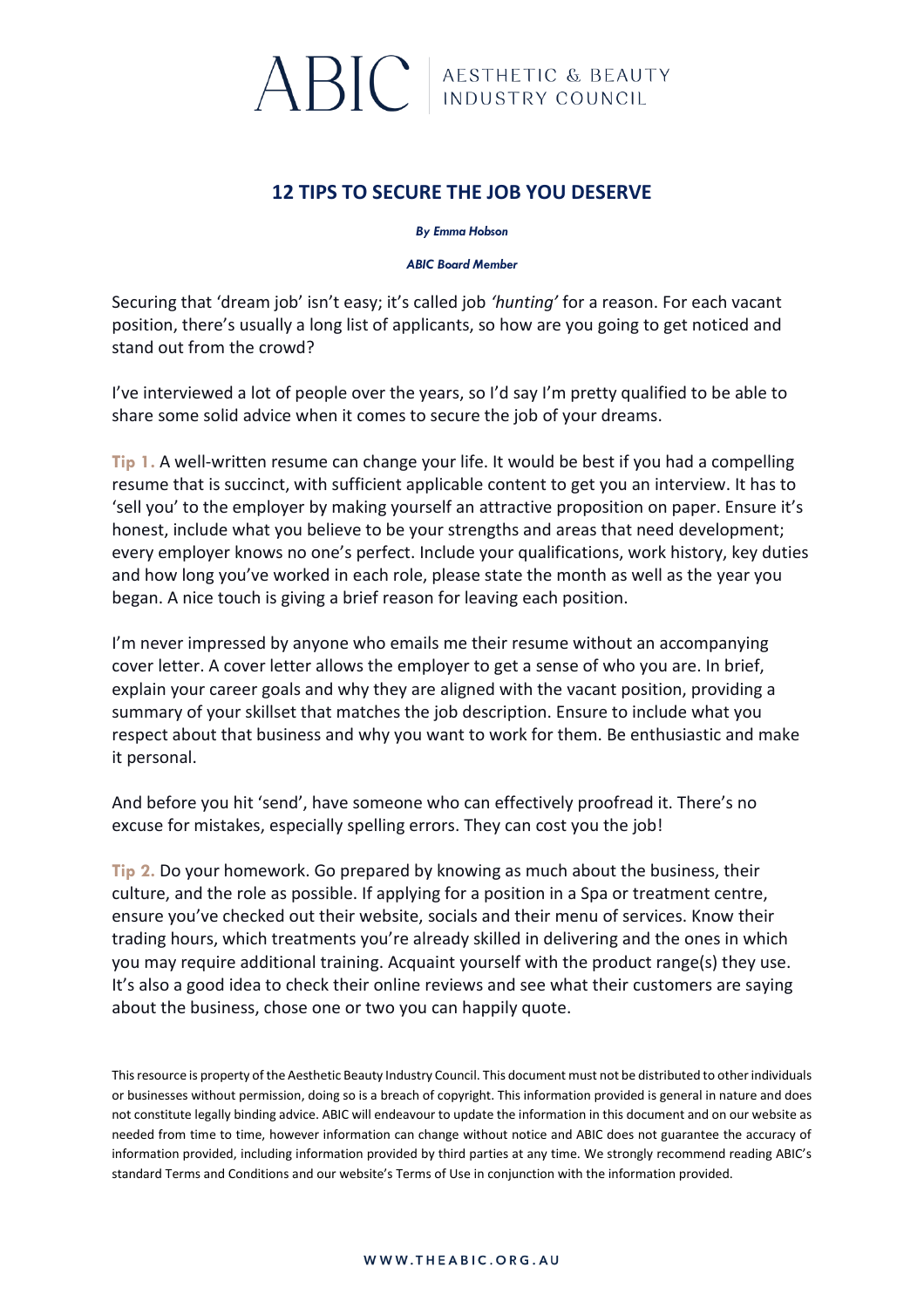# ABIC ALSTHETIC & BEAUTY

**Tip 3.** References. It amazes me when calling references how many people have no idea, they are that person's referee. It's so important to speak to your referees prior and ensure they are still happy to provide a reference and to let them know they may expect a call. At the same time, check you have the right contact details for them. Avoid putting a referee down who may not provide you with a positive reference (it happens), and it can cost you the job. Referees need to hold senior positions from your most recent employment history.

**Tip 4.** Personal branding. You're your own walking, talking brand. How you speak, what words and tone you use, how you chose to dress, how you wear your hair, present your nails, your jewellery choices, all reflect 'brand you'. You need to demonstrate a positive image to the prospective employer, and one they can see also aligns with their own.

**Tip 5.** Upskilling. Employers like to see that you are accountable for your own professional development. Ensure you mention the seminars, trade shows and courses you have taken since graduating. This demonstrates you are focused on upskilling and staying abreast of industry changes.

**Tip 6.** Selling Skills. For a vast majority of roles within our industry, selling skills are essential. An employer needs to know you are proficient in prescribing both retail products and treatments. Ensure you can supply them with the figures you have attained and targets you reached in your previous positions. If you have taken any additional selling skills training, ensure to include this on your CV. 

**Tip 7.** Trade Test. It is customary to perform a trade test at your interview so be prepared by either wearing appropriate clothing or taking a uniform. Ensure your hair and nails are groomed accordingly. If you're not familiar with the product range, this is where your homework pays off, as you'll of learnt a bit about the products before your interview. (That should impress).

**Tip 8.** Be aware of-

a) Your voice mail message; *"busy par-ta-ing woohoo, leave a message"* may need changing while in the pursuit of a new job!

b) The email address you use, 'crazeymadwoman@gmail' is perhaps not the one you should be sending your resume from.

c) Do a google search of yourself and see what comes up, check if there is access to your personal social media. See what a prospective employer sees when they do a background check on you e.g., Face Book, Instagram page. Ensure your social pages are set on private.  

**Tip 9.** Never be late. If the worst happens and you are, ensure you call to apologise and let them know you're running late and will be there soon.

This resource is property of the Aesthetic Beauty Industry Council. This document must not be distributed to other individuals or businesses without permission, doing so is a breach of copyright. This information provided is general in nature and does not constitute legally binding advice. ABIC will endeavour to update the information in this document and on our website as needed from time to time, however information can change without notice and ABIC does not guarantee the accuracy of information provided, including information provided by third parties at any time. We strongly recommend reading ABIC's standard Terms and Conditions and our website's Terms of Use in conjunction with the information provided.